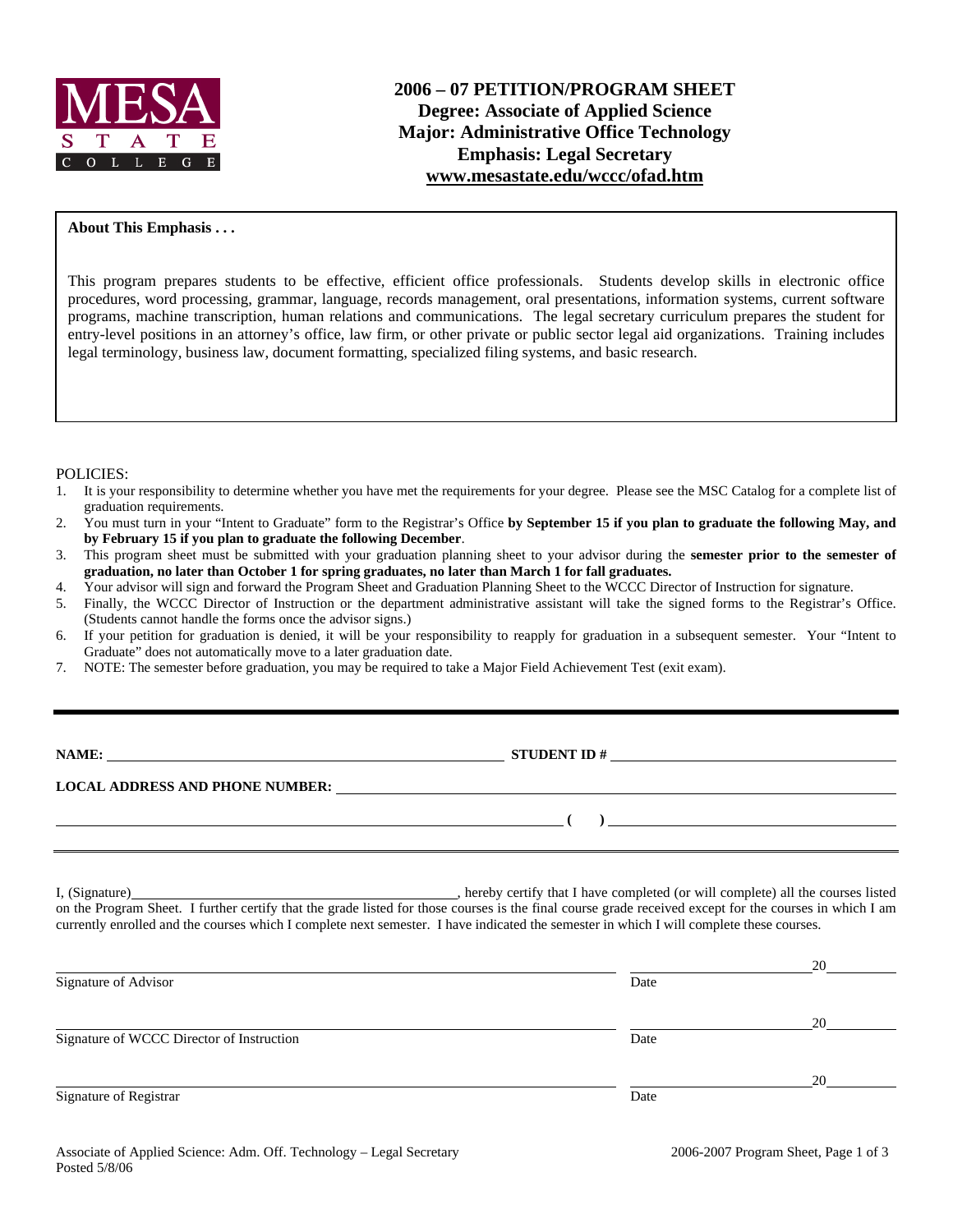- A cumulative grade point average of 2.0 or higher must be maintained for all courses taken and a "C" or better must be achieved in each course which comprises the area of emphasis or specialization for OFAD.
- It is recommended that students work closely with a faculty advisor when selecting appropriate courses and scheduling classes.

|                                                                                                       |            | <b>GENERAL EDUCATION</b> (18 Semester Hours)                          |  |      |      |           |                                                                                  |     |        |                                                                                                                                                                                                                                |      |      |           |
|-------------------------------------------------------------------------------------------------------|------------|-----------------------------------------------------------------------|--|------|------|-----------|----------------------------------------------------------------------------------|-----|--------|--------------------------------------------------------------------------------------------------------------------------------------------------------------------------------------------------------------------------------|------|------|-----------|
| Course                                                                                                | <u>No.</u> | Credit Grade                                                          |  | Term | Year | Trns/Subs | Course                                                                           | No. | Credit | Grade                                                                                                                                                                                                                          | Term | Year | Trns/Subs |
|                                                                                                       |            | <b>English</b> (6 semester hours)                                     |  |      |      |           | Social and Behavioral Science, Humanities or Selected Speech                     |     |        |                                                                                                                                                                                                                                |      |      |           |
| <b>ENGL</b>                                                                                           | 111        | $\frac{3}{2}$ $\frac{1}{2}$ $\frac{1}{2}$ $\frac{1}{2}$ $\frac{1}{2}$ |  |      |      |           | <b>Courses</b> (6 semester hours)                                                |     |        |                                                                                                                                                                                                                                |      |      |           |
| ENGL                                                                                                  |            | $112 \t 3$                                                            |  |      |      |           |                                                                                  |     |        |                                                                                                                                                                                                                                |      |      |           |
|                                                                                                       |            |                                                                       |  |      |      |           |                                                                                  |     |        |                                                                                                                                                                                                                                |      |      |           |
| <b>Mathematics - MATH 113 or UTEC 107 (4 semester hours)</b><br><b>Kinesiology</b> (2 semester hours) |            |                                                                       |  |      |      |           |                                                                                  |     |        |                                                                                                                                                                                                                                |      |      |           |
|                                                                                                       |            | $\overline{4}$                                                        |  |      |      |           | <b>KINE/HPWA</b>                                                                 | 100 |        | $\sim$ 1 and 2 and 2 and 2 and 2 and 2 and 2 and 2 and 2 and 2 and 2 and 2 and 2 and 2 and 2 and 2 and 2 and 2 and 2 and 2 and 2 and 2 and 2 and 2 and 2 and 2 and 2 and 2 and 2 and 2 and 2 and 2 and 2 and 2 and 2 and 2 and |      |      |           |
|                                                                                                       |            |                                                                       |  |      |      |           | <b>KINA/HPWE</b>                                                                 |     |        |                                                                                                                                                                                                                                |      |      |           |
|                                                                                                       |            |                                                                       |  |      |      |           | See the M.S.C. catalog for the list of approved KINA/HPWE/Selected DANC courses. |     |        |                                                                                                                                                                                                                                |      |      |           |

### **Associate of Applied Science: Administrative Office Technology – Legal Secretary Course Requirements** (45 Semester Hours)

| Course      | No.        | Credit                    | Grade                  | Term | Year | Trns/Subs | Course      | <u>No.</u> | Credit | Grade                                                                                                                                                                                                                                                                                                               | Term | Year | Trns/Subs |
|-------------|------------|---------------------------|------------------------|------|------|-----------|-------------|------------|--------|---------------------------------------------------------------------------------------------------------------------------------------------------------------------------------------------------------------------------------------------------------------------------------------------------------------------|------|------|-----------|
| <b>BUGB</b> | 211        | $\frac{3}{2}$             |                        |      |      |           | <b>OFAD</b> | $-202$     |        | $\frac{3}{2}$ $\frac{1}{2}$ $\frac{1}{2}$ $\frac{1}{2}$                                                                                                                                                                                                                                                             |      |      |           |
| <b>BUGB</b> | 231        | $\overline{\mathbf{3}}$   |                        |      |      |           | <b>OFAD</b> | $-221$     |        | $\frac{3}{2}$ $\frac{1}{2}$ $\frac{1}{2}$ $\frac{1}{2}$ $\frac{1}{2}$ $\frac{1}{2}$ $\frac{1}{2}$ $\frac{1}{2}$ $\frac{1}{2}$ $\frac{1}{2}$ $\frac{1}{2}$ $\frac{1}{2}$ $\frac{1}{2}$ $\frac{1}{2}$ $\frac{1}{2}$ $\frac{1}{2}$ $\frac{1}{2}$ $\frac{1}{2}$ $\frac{1}{2}$ $\frac{1}{2}$ $\frac{1}{2}$ $\frac{1}{2}$ |      |      |           |
| <b>CISB</b> | 101        | $\overline{\mathbf{3}}$   | <u>است است است است</u> |      |      |           | <b>OFAD</b> | $-244$     |        | $\frac{3}{2}$ $\frac{1}{2}$ $\frac{1}{2}$ $\frac{1}{2}$                                                                                                                                                                                                                                                             |      |      |           |
| <b>MANG</b> | 121        | $\frac{3}{2}$             |                        |      |      |           | OFAD        | $-253$     |        | $\frac{3}{\sqrt{2}}$ $\frac{1}{\sqrt{2}}$ $\frac{1}{\sqrt{2}}$                                                                                                                                                                                                                                                      |      |      |           |
| <b>MANG</b> | <u>221</u> | $\overline{3}$            |                        |      |      |           | OFAD        | $-266$     |        | $\frac{3}{2}$ $\frac{1}{2}$ $\frac{1}{2}$ $\frac{1}{2}$ $\frac{1}{2}$                                                                                                                                                                                                                                               |      |      |           |
| <b>OFAD</b> | 101        | $\overline{\phantom{0}3}$ |                        |      |      |           | <b>OFAD</b> | 270        |        | $\frac{3}{2}$ $\frac{1}{2}$ $\frac{1}{2}$                                                                                                                                                                                                                                                                           |      |      |           |
| OFAD        | 153        | $\overline{\phantom{0}3}$ |                        |      |      |           | <b>OFAD</b> | 293        |        | $\frac{3}{2}$ $\frac{1}{2}$ $\frac{1}{2}$ $\frac{1}{2}$ $\frac{1}{2}$                                                                                                                                                                                                                                               |      |      |           |
| <b>OFAD</b> | 201        | $\overline{\mathbf{3}}$   |                        |      |      |           |             |            |        |                                                                                                                                                                                                                                                                                                                     |      |      |           |
|             |            |                           |                        |      |      |           |             |            |        |                                                                                                                                                                                                                                                                                                                     |      |      |           |

#### **GENERAL EDUCATION** (18 Semester Hours)

**English – 6** Semester Hours ENGL 111 **and** ENGL 112

**Mathematics – 4** semester hours UTEC 107 or MATH 113

**Social and Behavioral Science, Humanities, or Selected Speech Courses – 6** semester hours (See current MSC catalog for the approved list of courses that fulfill this requirement.)

**Kinesiology – 2** semester hours KINE/HPWA 100 and one KINA/HPWE/Selected DANC course